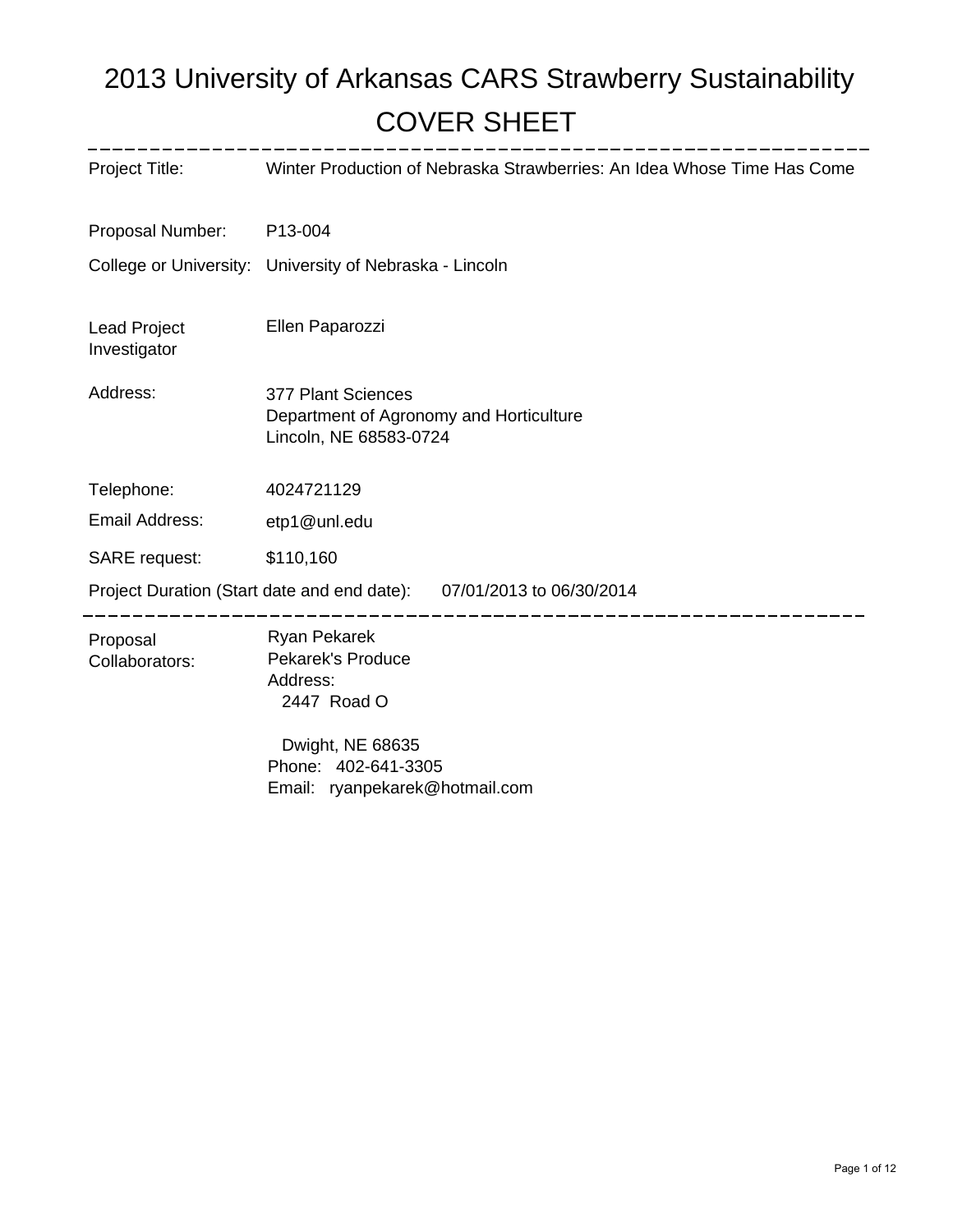### SUMMARY/ABSTRACT

For the past 4 years, the University of Nebraska (UNL) strawberry team has developed low cost, sustainable methods for farmers and growers to grow strawberries in a greenhouse during the winter. Our justification is partly based on previous information that many farmers must work outside of the farm during the winter to provide a supplemental income. If winter-time strawberry production could be shown profitable, the farmer would not have to take a different job outside of his area of expertise. We are proposing an experimental project to develop and compare a real-time, commercial strawberry production system, concurrently with our scientifically monitored and on-going prototype production system at UNL. For each experiment, five previously selected cultivars will be grown on water-saving capillary mats using automatic watering and fertilization techniques. Bottom heat to the CapMats™ will be provided through poly tubes under the benches. Reflective polyethylene mulch will cover the mats to minimize evaporation, increase light and to provide a clean surface for the berries. Dormant crowns will be received in early September and planted in a commercially available soilless mix. Harvested strawberries will be weighed and graded for the fresh market. The commercial grower partner will sell his berries. All materials, supplies and setup costs for the heated high tunnel and the production system to be installed at the commercial site will be recorded with a goal of calculating the number of years to return on investment and profitability.

### STAKEHOLDER ENGAGEMENT

The University of Nebraska has conducted several successful winter-time strawberry production studies in a simple double–glazed polyethylene Quonset greenhouse. The funding for the past four strawberry projects has come from the Nebraska Department of Agriculture Horticulture Specialty Block Grant Program. These grants were reviewed and selected by growers as well as by university faculty. For this project our plan is to engage the Nebraska Fruit and Vegetable Growers Association through at least one open house/field day at the commercial grower's farm and have him present a project report at the January Great Plain's Growers Conference in St. Joseph, Missouri. Over the last 4 years, we have maintained a website (http://agronomy.unl.edu/cea) that contains all of our oral and poster presentations including videos and an extension guide in order for our work to be available to the public. Our research results have been presented at the annual American Society for Horticultural Science meetings, the Great Plains Growers Conference and the Nebraska Sustainable Agriculture Conference. We currently have published one journal article (in the American Society of Agricultural and Biological Engineering journal, Applied Engineering in Agriculture) with other manuscripts pending. Other articles aimed at the commercial industry have been published both in print and online in Greenhouse Grower magazine. Our website's unique page views continue to grow. Since October 2011, we have had an average of 27 unique page views with a range of 8-52 per month. Since November 2012 not only have our unique page views increased (November=61; December=35; January=98; February=82), but the amount of time spent viewing the page has increased and ranged from 3:09 to 5:34 minutes. These figures indicate a growing interest in the information from our strawberry projects.

### PROJECT PURPOSE AND JUSTIFICATION

Strawberries are one of America's favorite fruits. However, during the winter months not only are strawberries expensive in Nebraska (\$5-6.50 per pound), but they also lack flavor. Given the increase in shipping costs, the interest in local, year-round food production, and the desire to increase flavor, the Nebraska Strawberry team has been working on creating a low cost, sustainable production system for growing strawberries during the winter. Through this research, we created and cost-accounted an efficiently heated high tunnel/plastic greenhouse, monitored and employed water and heat saving technology and conducted trials of thirteen strawberry cultivars to determine berry mass, berry numbers, sweetness and nutraceutical properties/brix for potential marketing. From our findings, we are now ready to partner with an interested commercial grower to determine the economic feasibility of growing strawberries during the winter in Nebraska.

### **OBJECTIVES**

1-Establish a heated high tunnel typically utilized by specialty crop growers; track associated costs from raw materials to hourly labor to marketing and compare to our estimates. Costs we will track include: materials to set up and equip a 24'x72' heated high tunnel at the grower location, production direct costs such as plants, mix as well as the labor associated with winter strawberries. Marketing costs to deliver the crop to market will also be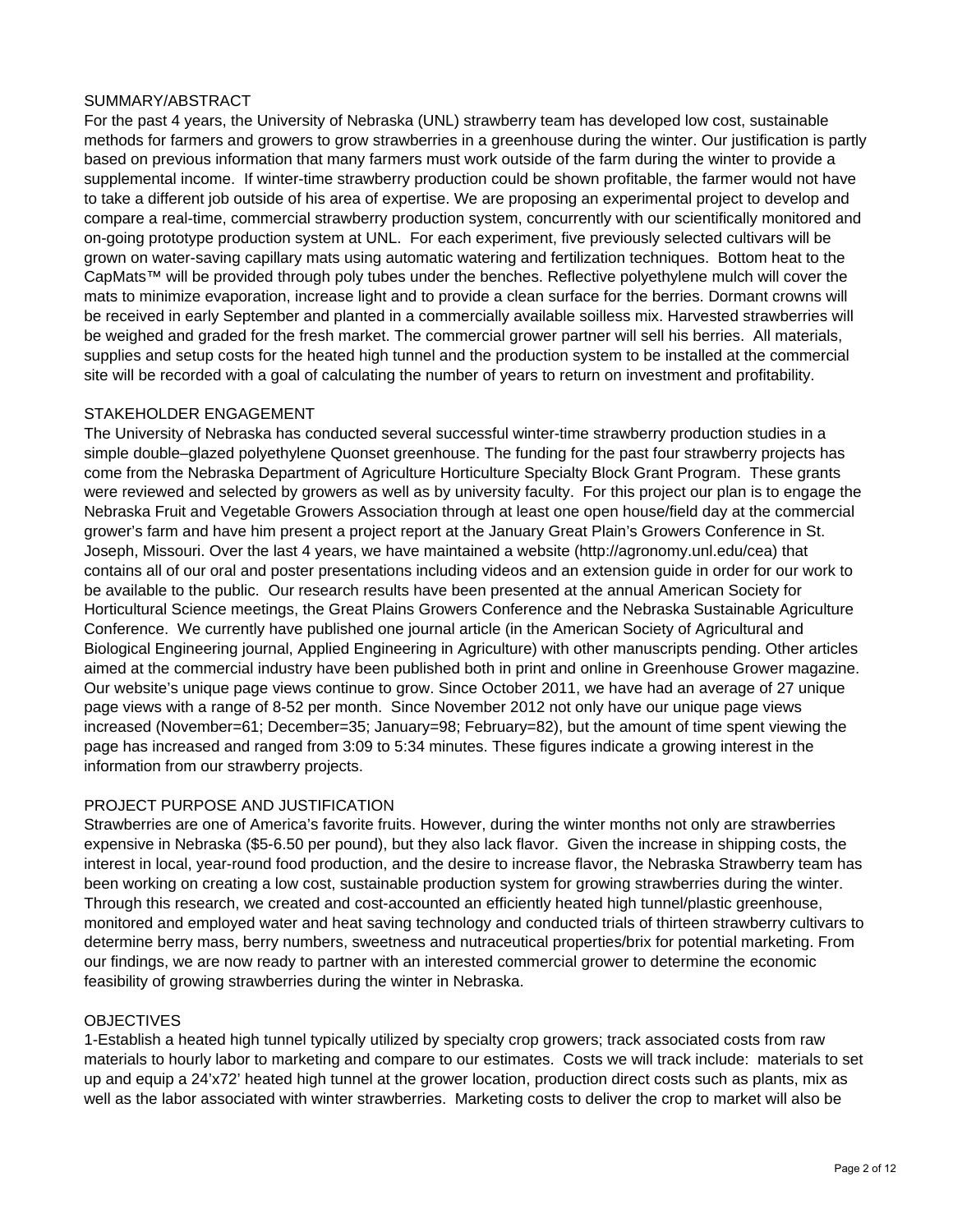#### recorded.

2-Test the feasibility of a commercial production timeline for growing strawberries in a heated high tunnel on a specialty crop grower's farm and compare yield data to our UNL production system (concurrently) in a double poly greenhouse. The UNL production system will be smaller in scale when compared to the grower's and will emphasize estimating water and natural gas usage plus recording light, temperature, humidity and soil moisture through greenhouse sensors and computer controllers. We will also test 2 additional production timelines with the aim of synchronizing peak strawberry production with peak price per pound.

3-Determine gross profit and years-to-return on investment for strawberry growing and develop a budget for future winter strawberry production under Nebraska conditions.

#### **CITATIONS**

Strawberry-related Publications to-date:

Lambe, D.P., S. A. Adams and E. T. Paparozzi. 2012. Estimating construction costs for a low-cost Quonset-style Greenhouse. UNL Extension Publication EC 104. 8 pp.

Meyer, G.E., E.T. Paparozzi, E A. Walter-Shea, E.E. Blankenship, and S.A. Adams. 2012. An Investigation of reflective mulches for use over capillary mat systems for winter-time greenhouse strawberry production. Applied Engineering in Agriculture 28(2):271-279.

Paparozzi, E. T., G,E. Meyer, S. A. Adams , M. E. Conley, B. Loseke and P. E. Read 2012. Greenhouse production of strawberries in winter. HortScience 47(9): S326-327.

Paparozzi, E. T. and G. E. Meyer. 2012. The return of capillary mats. Greenhouse Grower magazine. 30(9): 78- 84.

Paparozzi, E. T., G. M. Meyer, M. E. Conley, S. A. Adams, E. E. Blankenship, P. E. Read and V. L. Schlegel. 2011. Cultivar choice affects quality and production of winter grown strawberries. HortScience 46 supplement. http://ashs.org/db/horttalks/detail.lasso?id=116120

### PLAN OF WORK

Our research will begin with determining business start-up costs for a typical farm in Nebraska. Our grower partner, Pekarek's Produce farm in Dwight, Nebraska, will assemble and prepare for production a heated high tunnel. Two strawberry experiments will be conducted from September through March 2014. One will occur at the University of Nebraska research greenhouses in our modified plastic greenhouse and the second experiment in the heated high tunnel at Pekarek's Produce. During this process, the grower will record all costs and hours of labor (both paid and unpaid).

The purpose of the grower experiment is to test a proposed timeline for producing quality, marketable strawberries by growing four previously tested cultivars and one new cultivar. The goal is to determine the best berry producers each week. Farm profitability will also be evaluated.

The university experiment will be a smaller version (mirror) (200-250 plants/house) of the grower experiment (1100 plants). The reasons for this include: more detailed monitoring system for measuring and recording plant light availability, white mulch reflectance, pot moisture and electrical conductivity (EC), relative humidity, air and pot temperatures including ventilation cycles as well as total water and natural gas usage. So one purpose of the university research is to determine if our figures can be extrapolated to a grower production scale.

Additionally, this past year, we discovered that deflowering the strawberries through October successfully delays production until the end of November but decreases yield. We, therefore, plan to test 2 different production timelines to manipulate strawberry production in order to push plants to peak production when the price is highest (November-December). The 'control' production timeline would be employed by our grower partner. This timeline is: plant around mid-September and deflower until October 1. At the university, the first adjusted production timeline would be no flower removal and the second production timeline will be to continue to deflower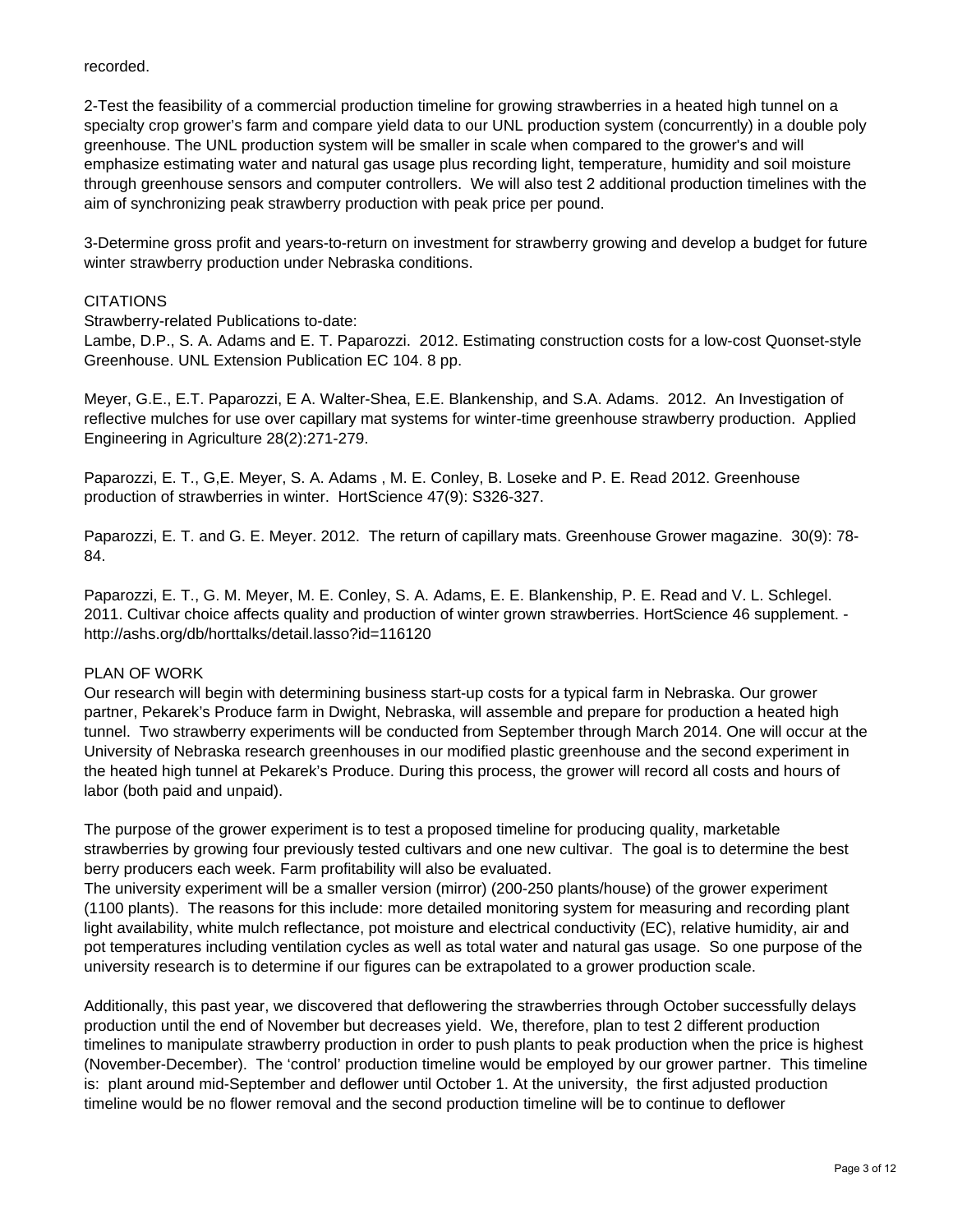1 more week into October than the grower. To conduct both experiments, plants will be received during week 37 (September 9) and during the next week potted up in 6" plastic pots containing a soilless mix. The strawberry plants will be grown using minimal heat by channeling poly tubes that convey heat directly under each bench and minimal water by using capillary mats. The top surface of the capillary mat will be covered with white reflective plastic to increase light reflectance around the plants; black plastic is placed under the mat. The capillary mat system with an automatic time clock controller provides water at selected intervals to the mat. Benches are constructed of bench fabric (similar to lath) on a wood frame and set on cinder blocks for cost effective construction, easy maintenance and removability.

The experimental design for the grower production experiment would be a simple randomized complete block design with 3 benches (replications) and the 5 cultivars (treatments). Data to be taken include: pounds of berries per cultivar per week, person-hours of labor for harvest (weighing and packaging), delivery costs and sale price. The experimental design for the university study will be a split-plot with cultivar as the whole-plot unit and the 2 production timelines as the split-plot unit. There will be five replications across two benches. Data to be taken include: number and pounds of berries per cultivar per week, total water and natural gas usage, growing conditions to include light level, soil moisture capacity, light reflectance on leaves and relative humidity of the greenhouse.

### Risks:

Production of a highly profitable crop during a non-typical production period is the ultimate goal of this project. Management of the interior growing environment presents a challenge for this crop given the cooler temperatures and the potential for high air moisture content. Typical environment strategies through increased ventilation and heating of the air will prove difficult and moisture must be controlled through plant water use monitoring even though we will have sensors at both locations. High levels of free moisture result in increased potential for diseases. For sustainable food production, chemical disease control will be a limited option so water and humidity management is critical for this project.

### PROJECT IMPACT

Season extension techniques (high tunnels, plasticulture techniques, greenhouse food production) are of great interest and are being developed by growers to increase farm income and spread income over a greater portion of the year. With only field production, harvests seasons for Nebraska produce range from mid-May to early November. With the addition of season extension techniques, production can be distributed over a greater portion of the year. Stable, dependable income is necessary for individual farm success and the success of the Nebraska specialty crop industry.

Farmer profitability for Nebraska and Great Plains growers is the ultimate goal. If growing strawberries can be proven to be profitable in the winter season, locally grown strawberries, having full flavor and providing good nutrition will be available to the public through local grocers, indoor farmer's markets and food service providers. This project has the ability to increase healthy lifestyles through consumption of healthy foods while diversifying and improving rural families' income.

### EXPECTED MEASURABLE OUTCOMES

This project's outcomes will be to:

- 1 Provide best cost estimates for assembling and operating the high tunnel to produce strawberries
- 2 Project the mass (pounds) of strawberries produced for fresh market
- 3 Project income received per week per pound of berries
- 4 Identify delays or problems encountered during winter strawberry production
- 5 Record accurate grower cost accounting records for production particularly fuel consumption
- as this is second only to labor in terms of major costs.
- 6 Estimate crop profitability in terms of years-to-return on investment.

7 - Develop working, operational, management, production and suggested marketing plans for winter-time strawberries.

### LOGIC MODEL AND EVALUATION

The key components of this study consist of anticipating and executing the two experiments. In the past, our UNL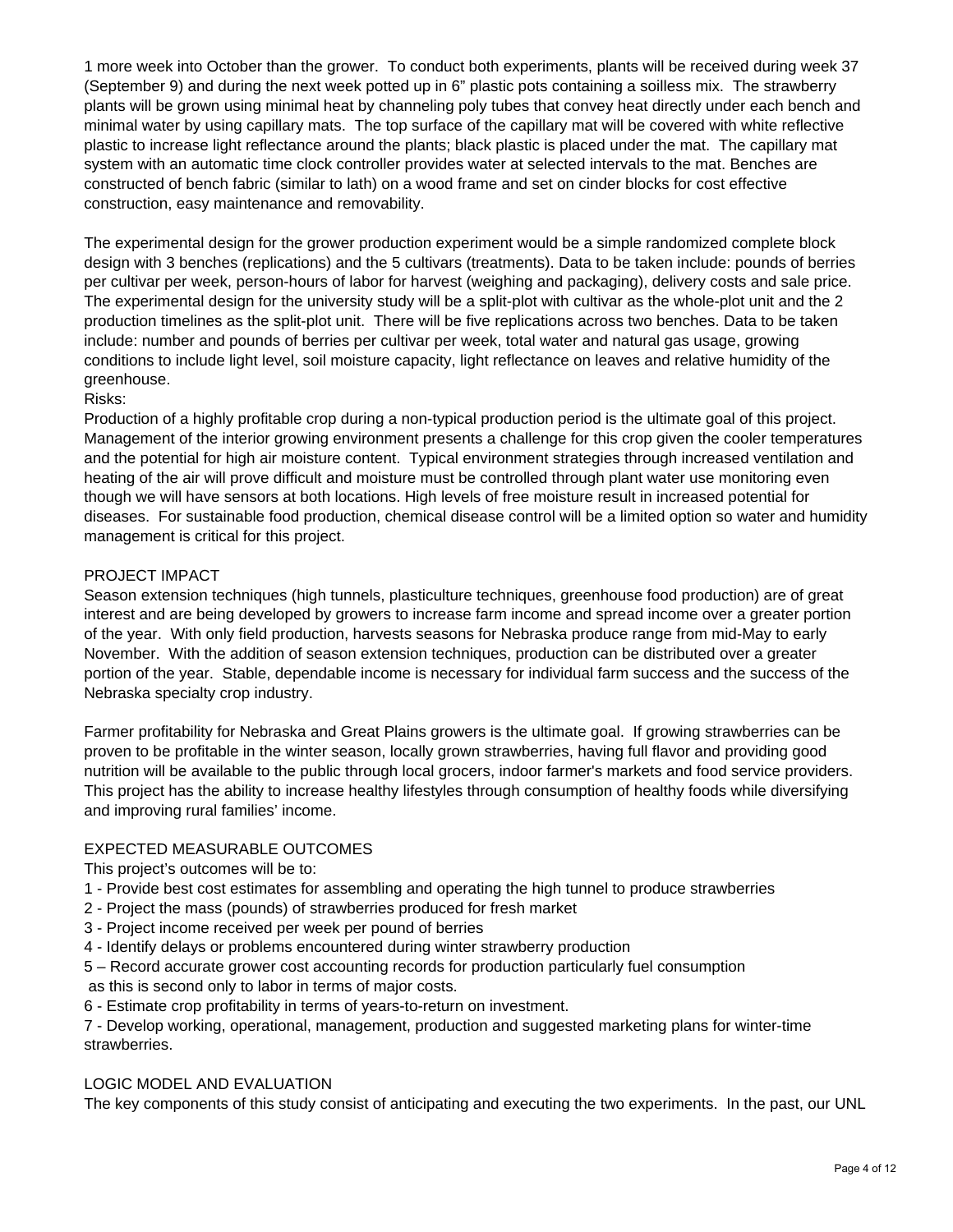team was carefully assembled and as a result has worked well together. Ellen Paparozzi will hold monthly team meetings that will include our grower, Ryan Pekarek, either in person, via Skype or teleconference. Stacy Adams will take the lead on assisting Ryan in obtaining materials and assembling the high tunnel including setting up the sustainable production system. Dave Lambe will work with the grower to set up and record costs associated with the project. Erin Blankenship will work with Ellen and Ryan, our grower, to design both experiments and will facilitate data analysis for information such as comparing strawberry cultivar productivity. Ellen and George Meyer will determine locations for sensors both at the UNL greenhouse and at the grower's high tunnel. George and his undergraduate engineering student will monitor the data in order to make environmental comparisons and trouble shoot temperature and humidity problems. Liz Conley and an undergraduate horticulture student will grow, scout and harvest the strawberries at UNL. Their responsibility will be a 7-day per week for 7 months commitment. As issues arise Ellen and Paul Read will discuss and resolve them.

Evaluation plan – based on the objectives outlined in the proposal, the activities and outputs listed above we will, for both locations, statistically analyze the production data by week by cultivar with price received as a variable. We will then recommend which cultivars are best. We will collect data on all capital costs by breaking down and identifying those initial costs that a grower must pay in order to grow strawberries. As we have already produced some information on growing strawberries in the winter, we will consider our technology transfer successful if the grower finds it easy to establish the heated high tunnel, equip it with our sustainable systems and is able to successfully grow, harvest and market strawberries during this coming winter. The entire project will be deemed successful if we are able to capture all our grower's costs and find them comparable to our projections for metrics such as years-to-return on investment. We will further gauge success based on the field day interaction (an optional participant evaluation may be included), reactions to the data presented by Ryan at the January grower's conference, the unique hits to our website (including the response to the video) and the willingness of Ryan and others to invest in growing strawberries the next winter.

### CAPACITY (INSTITUTIONAL AND TEAM)

Budget Management. The oversight and administration practices at the University of Nebraska Agronomy and Horticulture Department provide checks and balances for the use of funds awarded. The department's Business Center works with the PI to monitor the expenses that post and have the following requirements in policy. First, the Business Center provides detailed Financial Reports to the PI every two weeks for each project the PI is involved with. The PI reviews the expense report to ensure postings are proper for the project. Second, the PI

must give approval for all Invoices that will be paid on the project. The PI reviews the Invoice, indicates that it is "Ok to Pay," and identifies the project to be paid from. Third, the Business Center reconciles all activity that posts on the Ledgers to ensure proper documentation for each posting and that the posting does not violate Sponsor guidelines. Fourth, for each person hired on a project, the department requires the PI to fill out an employment form listing the new employee's work on a project. Also, a Personnel Activity Report is generated for each person paid on a project and the PI is required to verify the effort of that person toward the funding source. The Personnel Activity Reports are generated throughout the life of the project.

 In conclusion, the PI has the ultimate say on whether a charge should post to a project and the Business Center is there to assist the PI with reviewing the project postings. The policies in place help ensure proper posting and financial administration of the project.

Greenhouse and laboratory facilities. For the last four years, the strawberry projects have paid for a double polyethylene Quonset style greenhouse. It is fully equipped, functional and available for the term of this grant. Dr. Paparozzi has laboratory space in the Plant Sciences Building room 384 to provide supply and bench space for all personnel. Her technologist, Liz Conley is permanently housed there. Dr. George Meyer, has the expertise and computer equipment to set up the greenhouse sensors and monitoring system that will be used in the study.

PERSONNEL AND ROLES Principal investigator:

Ellen T. Paparozzi, PhD, Professor of Horticulture

Co–Principle Investigators and Project Partners: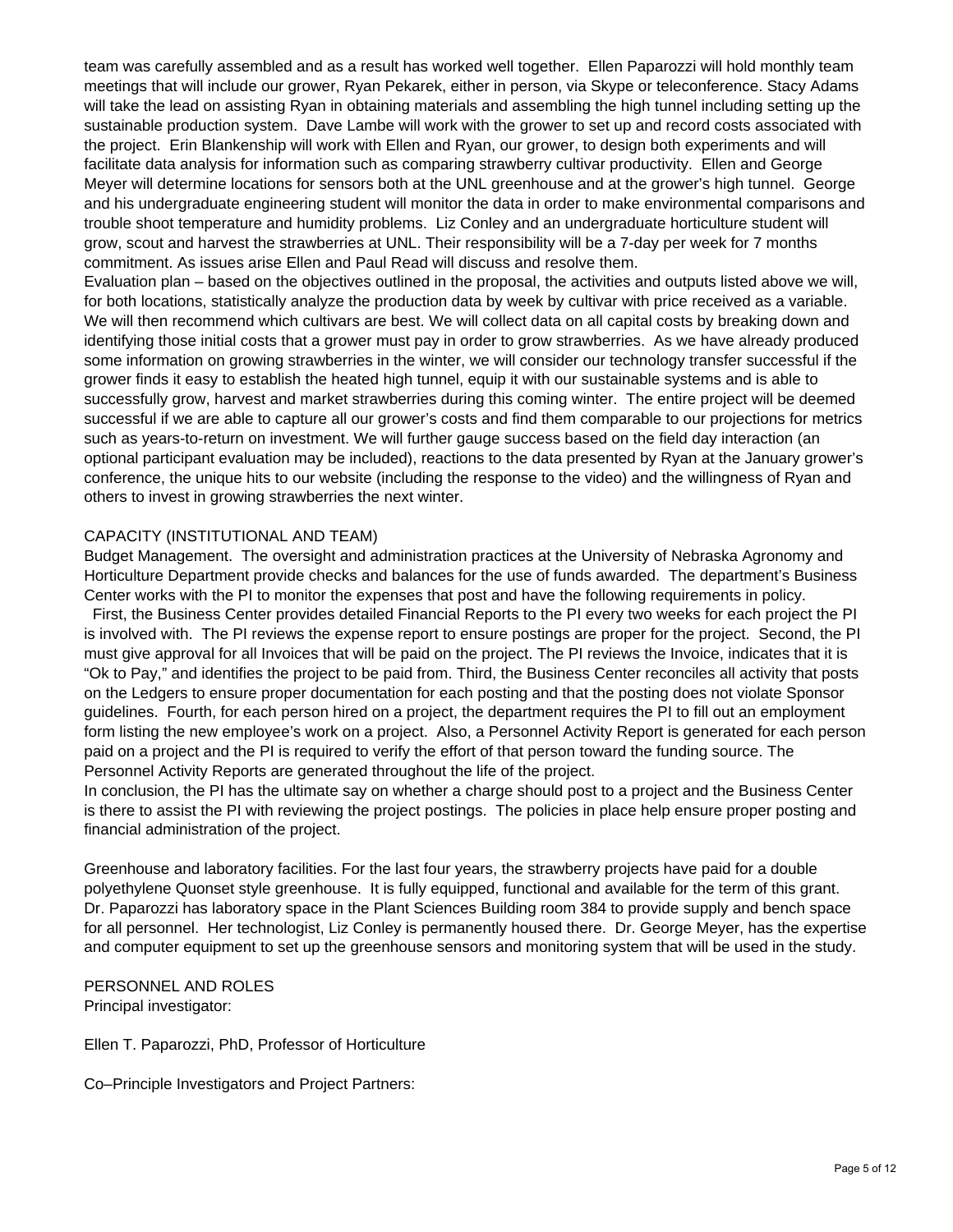Mr. Ryan Pekarek, M.S., Owner Pekarek's Produce, President, Nebraska Fruit and Vegetable Growers Association, Industry Partner David P. Lambe, M.B.A., Associate Professor of Practice in Horticulture Stacy A. Adams, M.S., Associate Professor of Practice in Horticulture George E. Meyer, PhD, Professor of Biological Systems Engineering Erin E. Blankenship, PhD, Professor of Statistics Paul Read, PhD, Professor of Horticulture

Ellen Paparozzi, Professor of Horticulture, has been at the University of Nebraska-Lincoln for over 31 years. In this role she teaches physiology, production and plant nutrition courses. The focus of her lab group is to manipulate and link physiological and anatomical plant growth processes to useful horticultural growing situations. She serves as the team leader for the Nebraska Strawberry Team. If this grant is funded, she will be responsible for coordination of all the activities of the team members. She will also serve as principle writer for all grant reports and articles.

Ryan Pekarek, owner of Pekarek's Produce, is the grower partner of the study. The farm has been producing vegetables for 9 years. Currently, the farm is developing production systems to allow for fresh produce to be harvested and marketed during as much of the year as possible. This project will allow the farm to expand its winter season offerings beyond high tunnel production of root crops and crops from storage (potatoes, cabbage, winter squash). Additionally, this project will help to develop the production of strawberries in Nebraska beyond the June field season and the limited high tunnel production that is currently occurring. During the months of the year when the heated high tunnel is not being utilized in strawberry production, it will be used to produce transplants for field and vegetable production. Ryan has worked with other growers as a member and President of the Nebraska Fruit and Vegetable Growers Association and through numerous speaking engagements. All of these activities help to develop the specialty crop industry in Nebraska.

Stacy Adams, Associate Professor of Practice in Horticulture, is controlled environment plant production specialist with extensive background in design and construction of greenhouses and high tunnels, greenhouse management, integrated pest management and vegetable and flowering crop production. Stacy's efforts are to provide professional expertise to the commercial grower through the planning and construction phase, help in the development of the production system and provide crop consultation as needed. Stacy will continue to provide environmental management and production equipment installation and maintenance, as well as provide growing expertise to the research group at the University research greenhouse.

Dave Lambe has recently been involved in researching costs for growers of construction of sustainable greenhouse structures (Lambe, D., S. A. Adams and E. T. Paparozzi. 2012. Estimating construction costs for a low-cost Quonset-style Greenhouse. UNL Extension Publication EC 104. 8 pp). As a member of the advisory board of the Nebraska Buy Fresh Buy Local organization, Dave has and will keep them apprised of progress and plans. Dave's primary role at the University of Nebraska – Lincoln is to teach undergraduate and graduate education in the field of entrepreneurship. Dave's educational background is in accounting, horticulture, and a Masters of Business Administration with an emphasis on strategic management. His role will be to collect and analyze cost data to determine the feasibility of growing and marketing strawberries in Nebraska in the winter. George Meyer – As a professor of biological systems engineering and member of the strawberry team, he and an electrical engineering associate have been responsible for the electronic instrumentation and data gathering in our greenhouse. For this project, he will provide the growing team with real-time information about greenhouse and crop performance. Data recorded will include: air and canopy temperatures, soil temperatures, soil moisture, and electrical conductivities, air humidity, and solar radiation (both photosynthetically active and total radiation) Real-time data and a webcam will be observable daily over the internet and logged using a LabVIEW 2012® (National Instruments, Austin, TX) program, already written and available for this project. A professional software license is already available with dedicated computers and internet service.

Elizabeth Conley – Liz has been Ellen's research technologist for over 25 years. During that time she finished a Master of Science degree in horticulture and has grown plants under every imaginable condition from small tree liners in the field to hydroponic lettuce and Swedish ivy in the lab and the greenhouse to strawberries on capillary mats in polyethylene greenhouses. When Liz is responsible for growing a crop, she scouts it daily and anticipates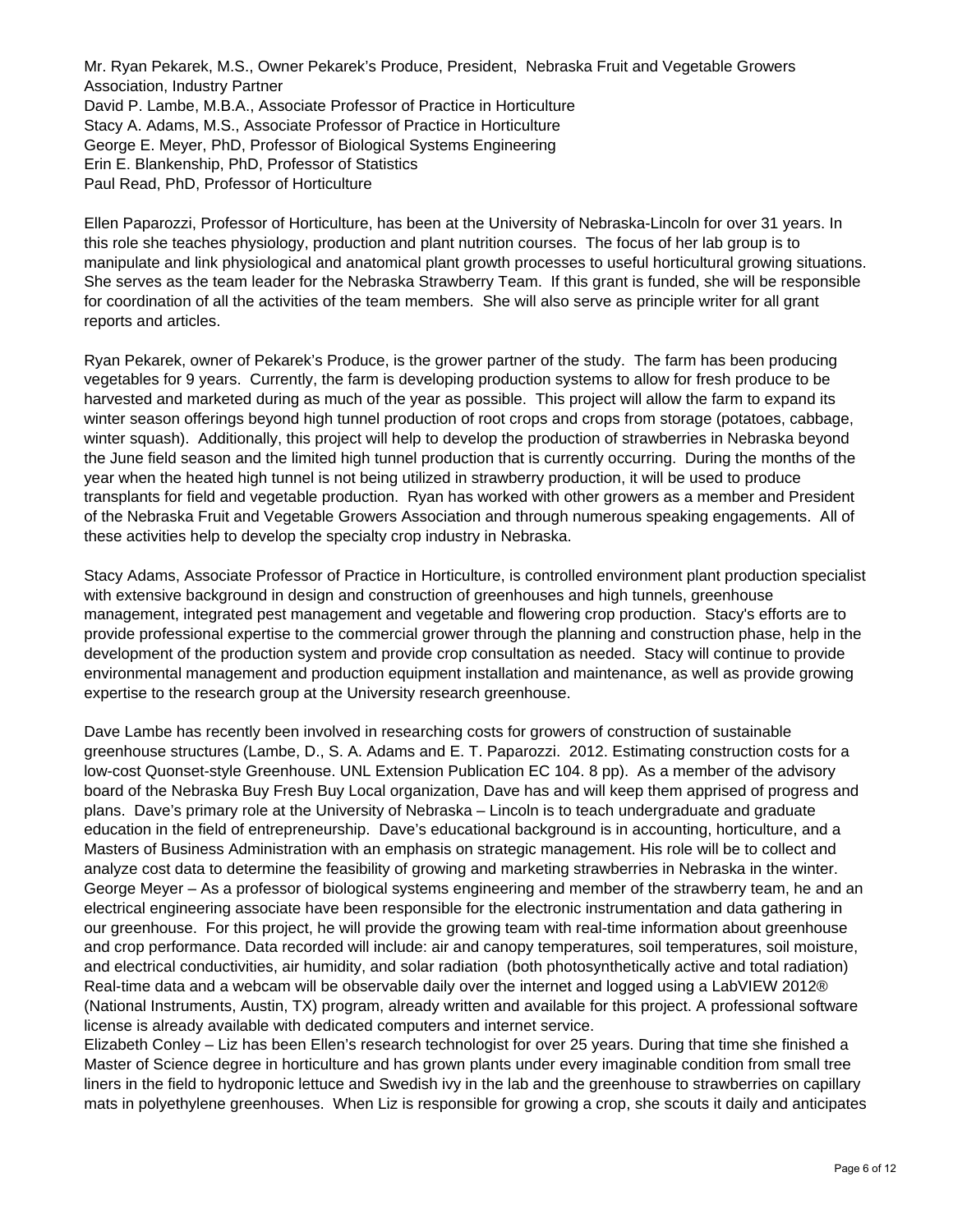problems. Liz has had the primary growing responsibility for our strawberry grants.

Erin Blankenship – Erin is a faculty member in the Department of Statistics. She has worked with Ellen Paparozzi and the Nebraska Strawberry Team since the first trials in 2009. Erin will set up the experimental design, visit the project as it progresses, advise on data collection, analyze the data and guide the interpretation. As a statistician, Erin brings a different set of eyes to this project as she is totally objective about the results and their interpretation.

Paul Read - Paul will provide advice on cultivar selection and evaluation, and nutrition, disease and cultural management issues. In addition to frequent monitoring of the campus-based portion of the project, I anticipate that I will visit the grower site two or more times to observe and advise, as well as evaluate the plant and fruit characteristics. I will also confer with student workers and project personnel as may be needed. Environmental issues may require additional input and advice (day-length/photoperiod and supplemental lighting for example).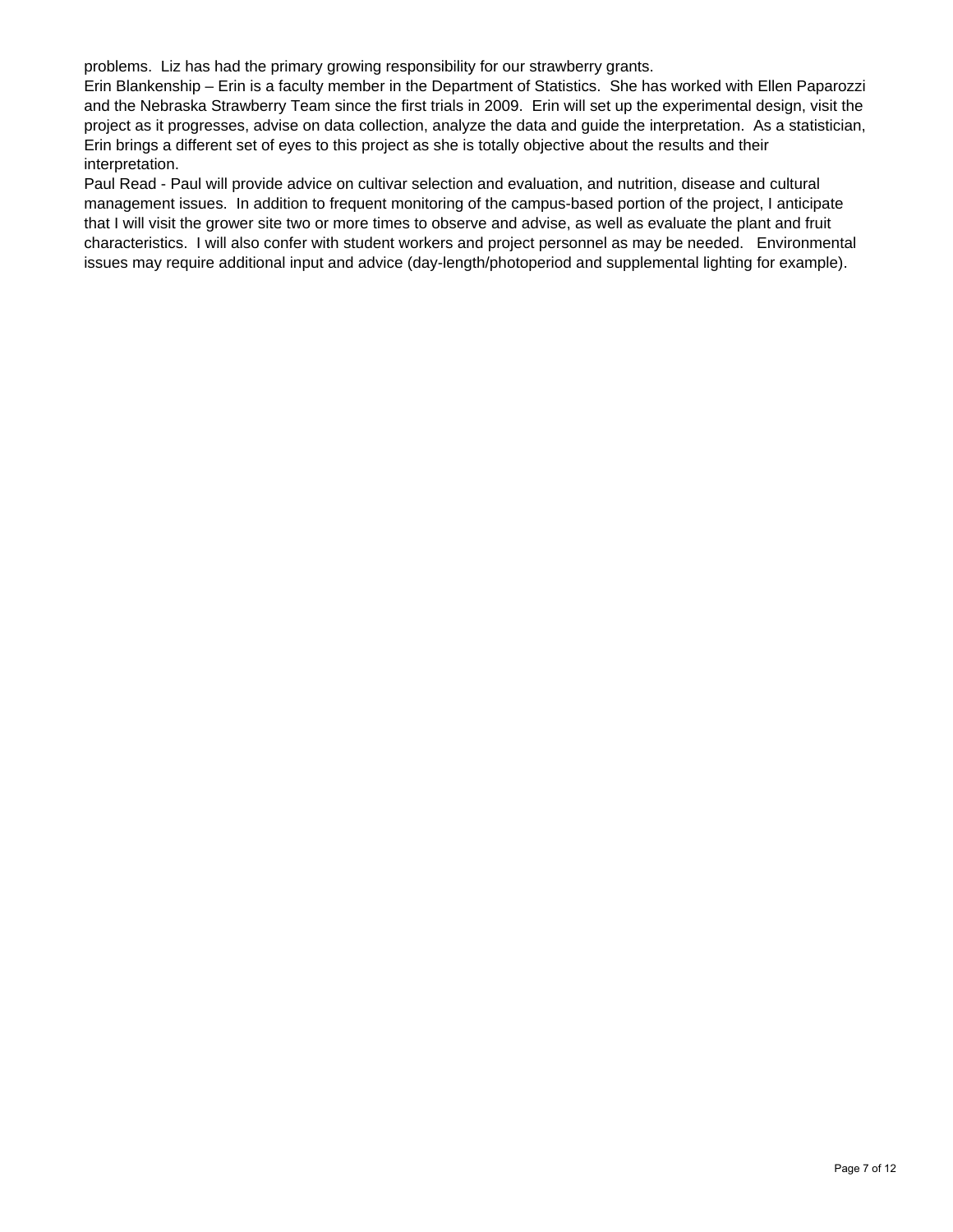# **Lead Institution Budget**

# Current Budget **Personnel: salaries, wages** • Senior Personnel \$20,978

Undergraduate Students

\$7,000

# **Fringe**

• Senior Personnel

\$5,664

# **Equipment**

No items Equipment

\$0

# **Travel**

• To site bi-weekly

# \$4,600

National Horticulture Conference (ASHS)

# \$1,500

# **Participant/trainee support costs**

No items Participant/trainee support costs

\$0

# **Other Direct Costs**

Video

\$6,500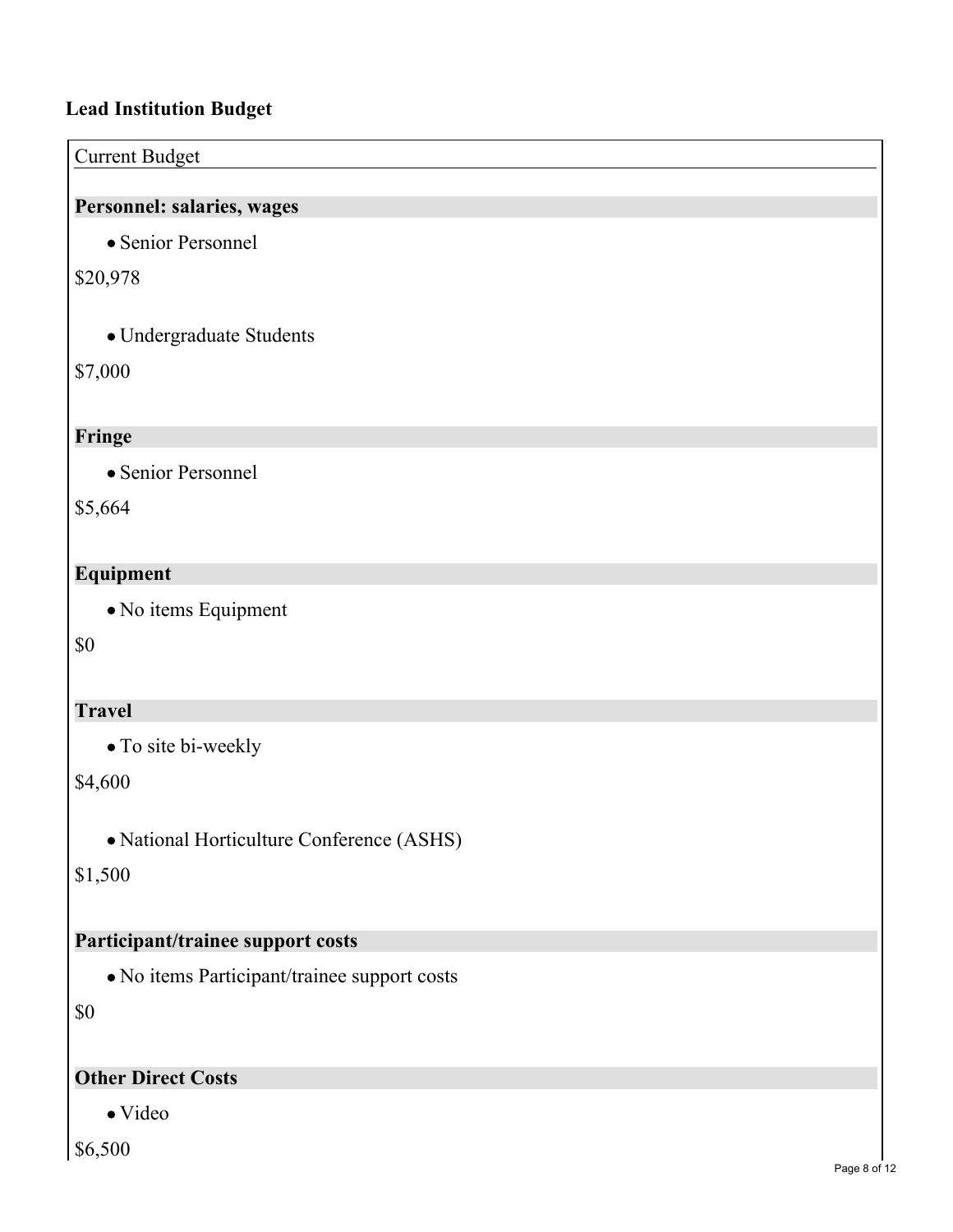Field Day

\$2,000

• Materials & Supplies

\$6,900

# **Indirect costs**

 $\bullet$  IDC  $@15\%$ 

\$14,368

### **TOTAL REQUEST \$69,510**

# **Lead Institution Budget Justification**

At UNL, the prototype greenhouse system is established. The main cost is the Personnel associated with growing the plants, taking data, installing the sensors, downloading and processing the data including recording the data for harvesting and grading of the berries. We will be using the sensors to monitor light, air and soil temperature, relative humidity and soil moisture. The computer and program is already purchased and installed and we already have a data logger for the commercial grower so only a few sensors will need to be purchased. To accomplish this, we plan to hire two students to participate in this study – a horticulture student and an engineering student. We will actively involve them in this project (have them attend meetings, visit the grower) in order to ensure that it will be a meaningful research experience. Materials and supplies will include but not be limited to: expendable items such as plant, mix, pots, labels, white and black plastic, capillary mat items, fertilizer and bees as well as beneficial insects or pesticides, if needed, will also be purchased in order to grow the strawberries for 7 months. This part of the budget also includes monies for the Field Day at Pekarek's Produce and the video production (10 minutes total (possibly split into 2 segments). The video will involve 3-4 trips to the grower's site, editing, and voice overs. Travel in the budget allows trips (including rental of vehicles and gas) to and from the farm in Dwight Nebraska for all cooperators and registration and plane fare for the PI to present the results of this study at the American Society for Horticultural Science meetings in July 2014.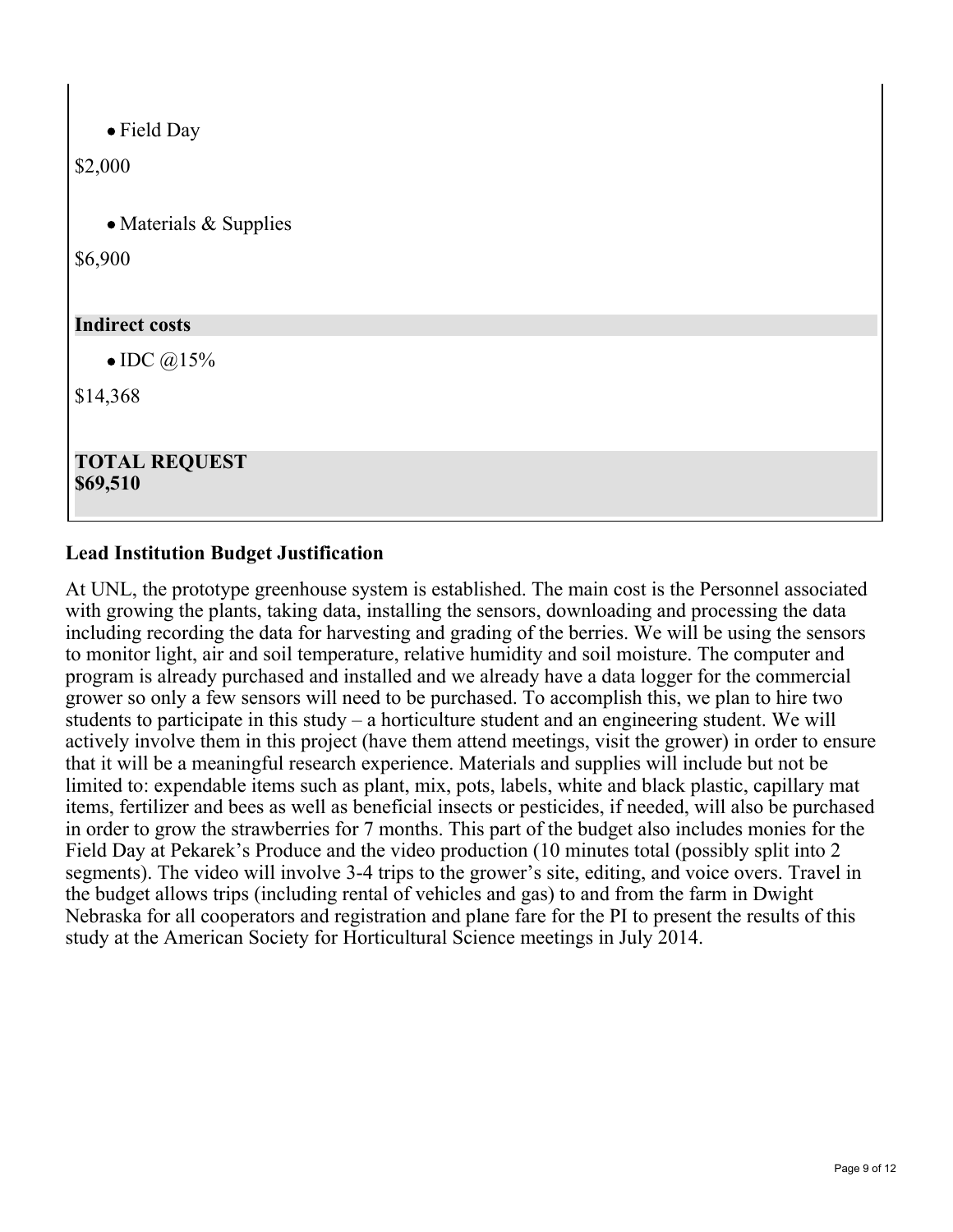# **Subcontract budget to: Ryan Pekarek - Pekarek's Produce**

### Current Budget

# **Personnel: salaries, wages**

Hourly Labor

# \$5,000

# **Fringe**

No items Fringe

\$0

# **Equipment**

No items Equipment

\$0

# **Travel**

• Travel to St. Joe meeting

\$1,000

# **Participant/trainee support costs**

No items Participant/trainee support costs

\$0

# **Other Direct Costs**

• Materials & Supplies

\$34,650

### **Indirect costs**

No items Indirect costs

\$0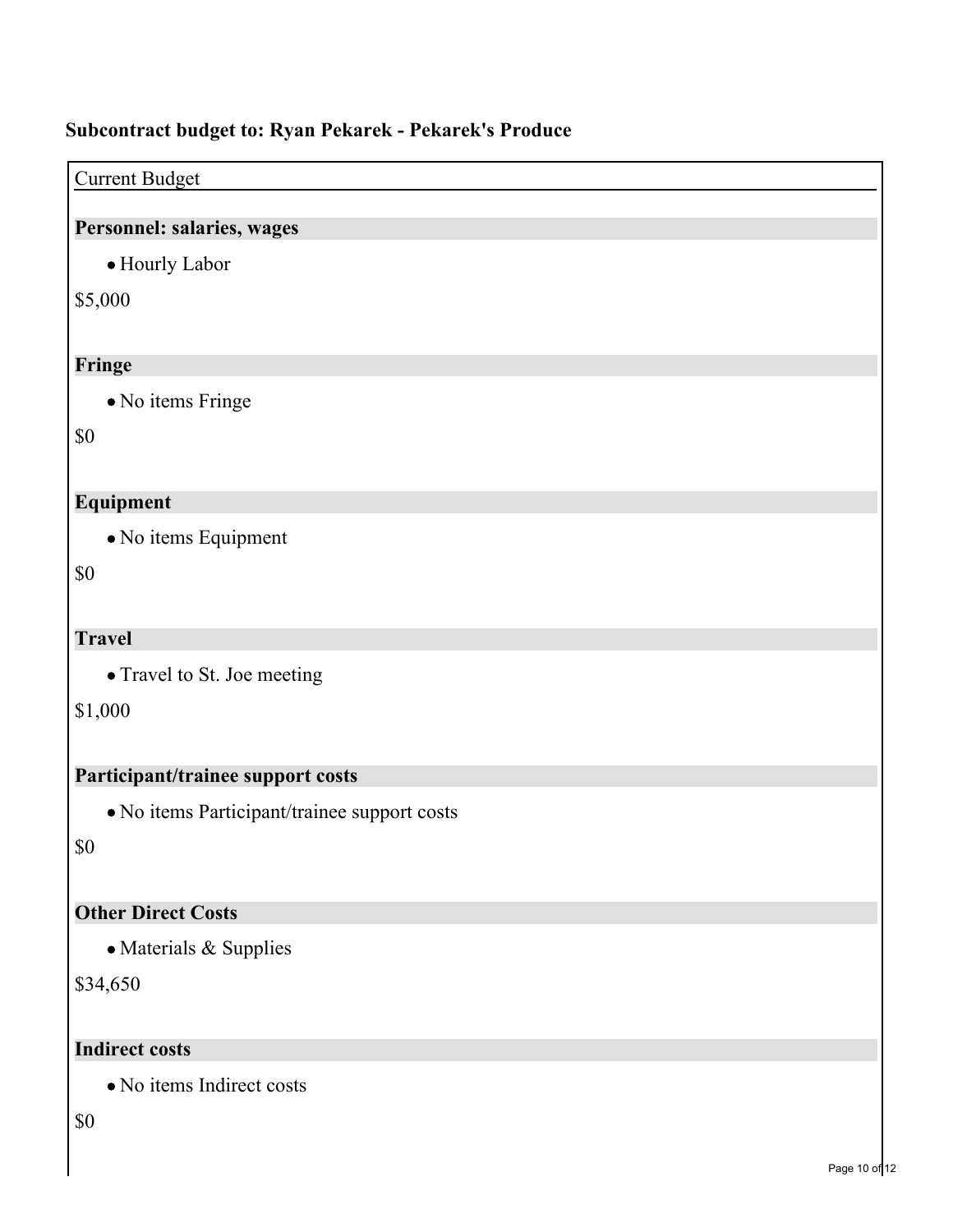# **Budget Justification for Subcontract to: Ryan Pekarek - Pekarek's Produce**

Funds are requested for a project that will compare a real-time, commercial strawberry production system concurrently with our scientifically monitored and on-going prototype production system at UNL. Sub-contract funds to the grower will be used as follows: Wages (hourly) to hire individual(s)to assist our grower, Ryan Pekarek with tasks including but not be limited to: planting, data collection, harvest, weighing and packaging of the strawberries; Travel for Ryan to travel and present information on the project at the Great Plain's Grower's Conference in St. Joseph, Missouri and to come to Lincoln for meetings; Other Direct Costs identified as Materials and Supplies – these items will include but not be limited to framework, poly, inflation kit and fan, wiggle wire, wood, pedestrian doors, blower, furnace, hardware and other items needed to establish a heated high tunnel. Inside the tunnel, the production system will include bench fabric, wood, cinder blocks, a CapMatII system with a time clock, fertilizer injector, piping, filters and tubing, as well as polyethylene on top of the mat to increase reflected light, keep the area clean for the berries and to keep water from evaporating. Plants, pots, fertilizer and bees as well as beneficial insects or pesticides,if needed, will also be purchased in order to grow the strawberries for 7 months. We anticipate 1000 pounds of berries will be produced by our grower between mid-November and the end of March.